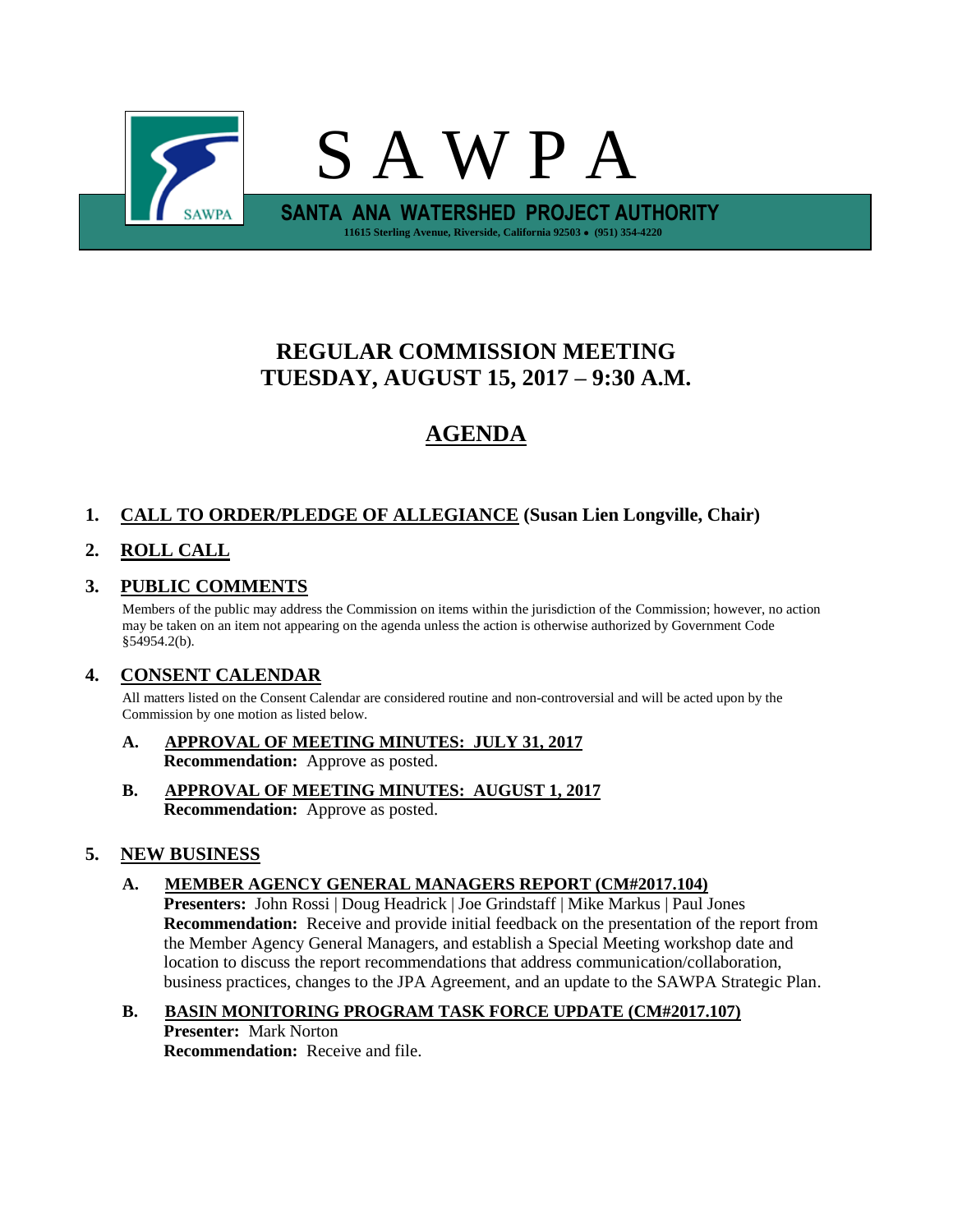## **C. DISADVANTAGED COMMUNITY INVOLVEMENT PROGRAM – ENGAGE UC IRVINE (CM#2017.105)**

#### **Presenter:** Mike Antos

**Recommendation:** Direct the Interim General Manager to negotiate and execute a subagreement, not to exceed \$105,000, with University of California Irvine as a partner to the Disadvantaged Community Involvement Program.

### **D. INLAND EMPIRE BRINE LINE REACH V REHABILITATION AND IMPROVEMENT PROJECT PHASE 1 (CM#2017.106) Presenter:** David Ruhl **Recommendation:** Receive and file.

## **6. INFORMATIONAL REPORTS**

**Recommendation:** Receive for information.

- **A. CASH TRANSACTIONS REPORT – JUNE 2017 Presenter:** Karen Williams
- **B. INTER-FUND BORROWING – JUNE 2017 (CM#2017.102) Presenter:** Karen Williams
- **C. PERFORMANCE INDICATORS/FINANCIAL REPORTING – JUNE 2017 (CM#2017.103) Presenter:** Karen Williams
- **D. HOMELESSNESS & WATER SYMPOSIUM SUMMARY (CM#2017.108) Presenter:** Mike Antos
- **E. DRAFT DWR PROPOSITION 1 ROUND 1 IMPLEMENTATION GRANT PROCESS (CM#2017.109) Presenter:** Mark Norton
- **F. OWOW PLAN UPDATE 2018 STATUS (CM#2017.110) Presenter:** Mike Antos
- **G. SAWPA OWOW QUARTERLY STATUS REPORT FOR THE PERIOD: APRIL 1 2017 THROUGH JUNE 30 2017 Presenter:** Mark Norton
- **H. SAWPA ROUNDTABLE QUARTERLY STATUS REPORT FOR THE PERIOD: APRIL 1 2017 THROUGH JUNE 30 2017 Presenter:** Mark Norton
- **I. SAWPA GENERAL MANAGERS MEETING NOTES – AUGUST 8, 2017 Presenter:** Rich Haller
- **J. CHAIR'S COMMENTS/REPORT**
- **K. COMMISSIONERS' COMMENTS**
- **L. COMMISSIONERS' REQUEST FOR FUTURE AGENDA ITEMS**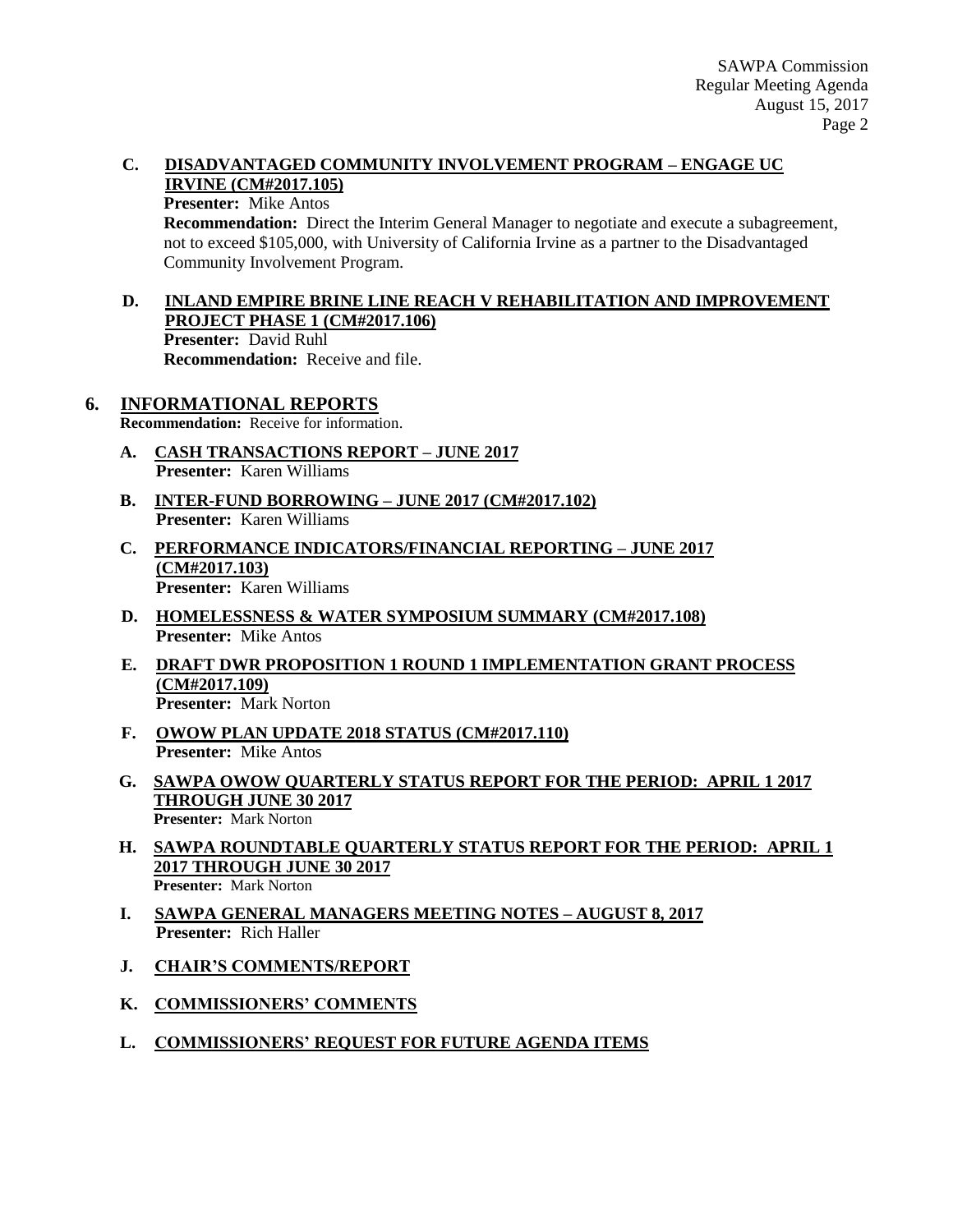## **7. CLOSED SESSION**

### **A. CONFERENCE WITH LEGAL COUNSEL – EXISTING LITIGATION PURSUANT TO GOVERNMENT CODE SECTION 54956.9(d)(1)**

Name of Case: Spiniello Companies v. Charles King Company, Inc., Santa Ana Watershed Project Authority, The Ohio Casualty Insurance Company (Superior Court of Los Angeles BC616589)

#### **B. PURSUANT TO GOVERNMENT CODE SECTION 54957 – PERSONNEL MATTERS** General Manager

## **8. ADJOURNMENT**

Americans with Disabilities Act: If you require any special disability related accommodations to participate in this meeting, please call (951) 354-4230 or email kberry@sawpa.org. Notification at least 48 hours prior to the meeting will enable staff to make reasonable arrangements to ensure accessibility for this meeting. Requests should specify the nature of the disability and the type of accommodation requested.

Materials related to an item on this agenda submitted to the Commission after distribution of the agenda packet are available for public inspection during normal business hours at the SAWPA office, 11615 Sterling Avenue, Riverside, and available a[t www.sawpa.org,](http://www.sawpa.org/) subject to staff's ability to post documents prior to the meeting.

#### **Declaration of Posting**

I, Kelly Berry, Clerk of the Board of the Santa Ana Watershed Project Authority declare that on Wednesday, August 9, 2017, a copy of this agenda has been uploaded to the SAWPA website at [www.sawpa.org](http://www.sawpa.org/) and posted in SAWPA's office at 11615 Sterling Avenue, Riverside, California.

/s/

\_\_\_\_\_\_\_\_\_\_\_\_\_\_\_\_\_\_\_\_\_\_\_\_\_\_\_\_\_\_\_\_\_\_\_\_\_\_\_ Kelly Berry, CMC